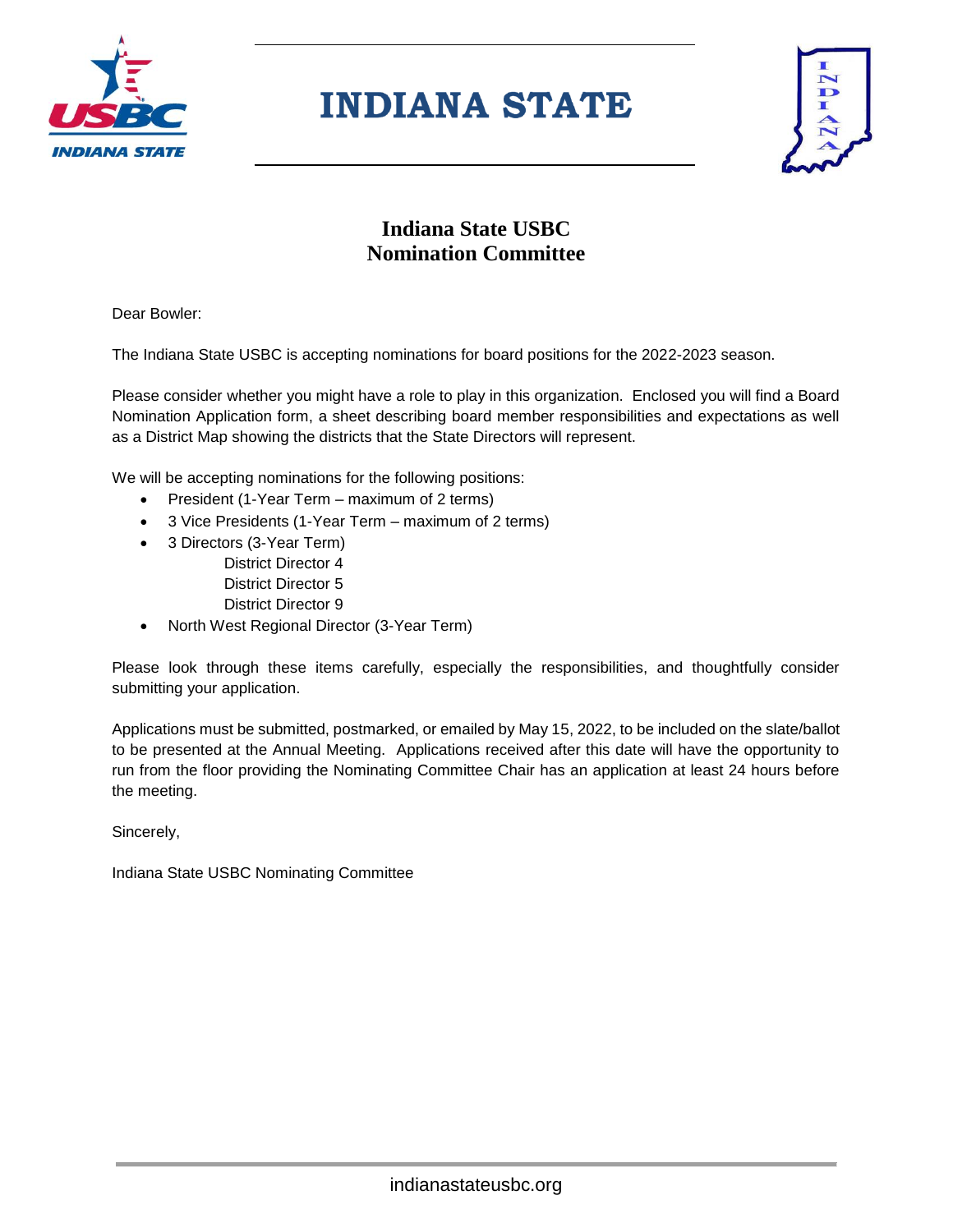



**Indiana State USBC**

**Board Nomination Application**

| Name:                                                                                                                                                                                                                                                                                                              |                                          |                                 |                                                                                            |                                                                                                       |  |  |
|--------------------------------------------------------------------------------------------------------------------------------------------------------------------------------------------------------------------------------------------------------------------------------------------------------------------|------------------------------------------|---------------------------------|--------------------------------------------------------------------------------------------|-------------------------------------------------------------------------------------------------------|--|--|
| Address:                                                                                                                                                                                                                                                                                                           |                                          |                                 |                                                                                            |                                                                                                       |  |  |
| Phone:                                                                                                                                                                                                                                                                                                             |                                          | Email:                          |                                                                                            |                                                                                                       |  |  |
|                                                                                                                                                                                                                                                                                                                    |                                          |                                 |                                                                                            |                                                                                                       |  |  |
|                                                                                                                                                                                                                                                                                                                    | Select position(s) you are applying for: |                                 |                                                                                            |                                                                                                       |  |  |
| President*                                                                                                                                                                                                                                                                                                         |                                          | 1 <sup>st</sup> Vice President* | 2 <sup>nd</sup> Vice President*                                                            | 3 <sup>rd</sup> Vice President*                                                                       |  |  |
| Director #4                                                                                                                                                                                                                                                                                                        | Director #5                              | Director #9                     | North West Regional Director                                                               |                                                                                                       |  |  |
|                                                                                                                                                                                                                                                                                                                    |                                          |                                 | a member in good standing with the USBC Associations (National, Indiana State, and Local). | To be considered for nomination to the Indiana State USBC Association Board of Directors, you must be |  |  |
| *To be considered for nomination as President or Vice-President, you must have served a minimum of<br>three (3) years on one of Indiana's State Bowling Association boards.                                                                                                                                        |                                          |                                 |                                                                                            |                                                                                                       |  |  |
| NOTE: All elected members are REQUIRED to become Registered Volunteers by taking the free online<br>SafeSport training within 45 days of election! Subsequently, all Registered Volunteers must renew their<br>RVP Status yearly by taking a SafeSport Refresher Course. More information can be found on bowl.com |                                          |                                 |                                                                                            |                                                                                                       |  |  |
| List local and/or state association(s) you are affiliated with:                                                                                                                                                                                                                                                    |                                          |                                 |                                                                                            |                                                                                                       |  |  |
|                                                                                                                                                                                                                                                                                                                    |                                          |                                 |                                                                                            |                                                                                                       |  |  |
|                                                                                                                                                                                                                                                                                                                    |                                          |                                 |                                                                                            |                                                                                                       |  |  |
|                                                                                                                                                                                                                                                                                                                    |                                          |                                 |                                                                                            |                                                                                                       |  |  |
|                                                                                                                                                                                                                                                                                                                    |                                          |                                 |                                                                                            |                                                                                                       |  |  |
| List total number of years and types of administrative capabilities (in bowling):                                                                                                                                                                                                                                  |                                          |                                 |                                                                                            |                                                                                                       |  |  |
|                                                                                                                                                                                                                                                                                                                    |                                          |                                 |                                                                                            |                                                                                                       |  |  |
|                                                                                                                                                                                                                                                                                                                    |                                          |                                 |                                                                                            |                                                                                                       |  |  |
|                                                                                                                                                                                                                                                                                                                    |                                          |                                 |                                                                                            |                                                                                                       |  |  |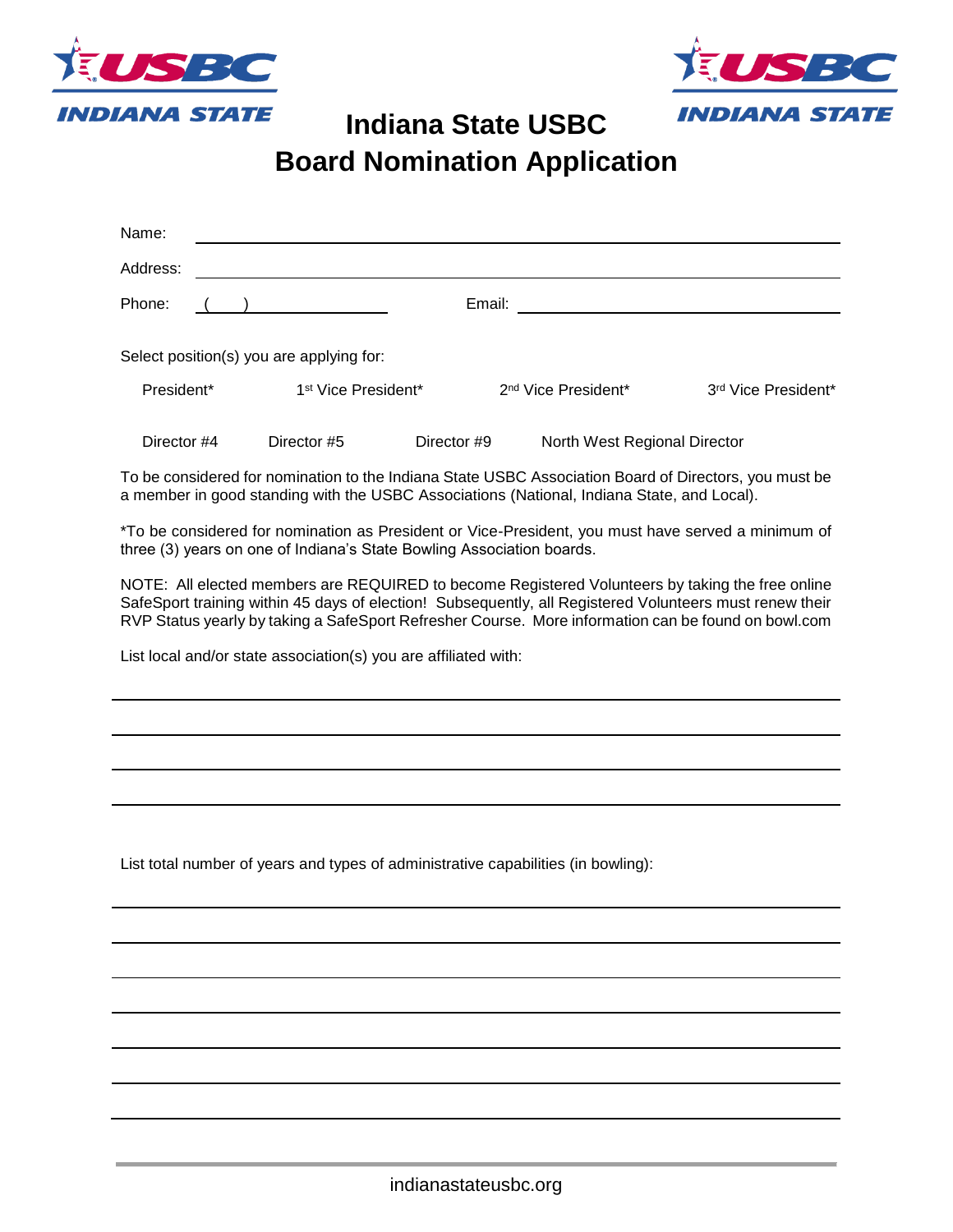| List any job experiences and/or skill sets that you would bring to the board: |  |  |  |
|-------------------------------------------------------------------------------|--|--|--|
|-------------------------------------------------------------------------------|--|--|--|

List your involvement in other boards for non-profits or other leadership positions/roles:

How many years have you been actively bowling?

Do you have any experiences in running tournaments? Explain.

List your top 3 reasons for seeking election to the Indiana State USBC:

Additional Comments:

×.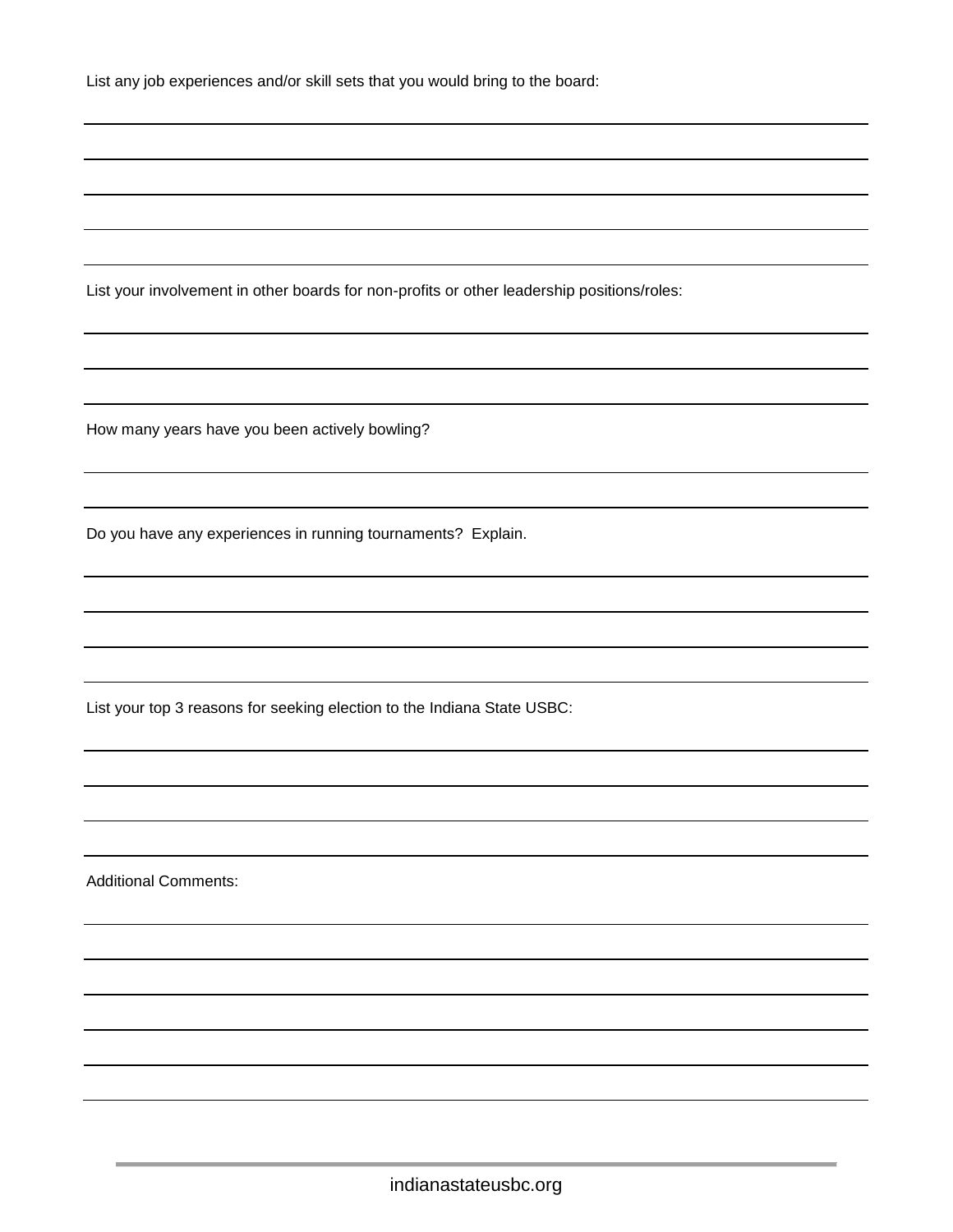I have read and understand all responsibilities and expectations of an Indiana State USBC Board of Director.

Print Name **District # or Name** Signature **Constant Construct American** District # or Name (Refer to District Map)

Applications must be submitted, postmarked, or emailed by May 15, 2022. Nominations may be made from the floor if a Nomination Form is received by the Nomination Committee Chair at least 24 hours before the Annual Meeting.

### **Submit Applications to:**

Paul Sutton, Committee Chair 1207 S State Road 3 Rushville, IN 46173 **[NominatingCommittee@IndianaStateUSBC.org](about:blank)** 765-561-0090



(04/7/22)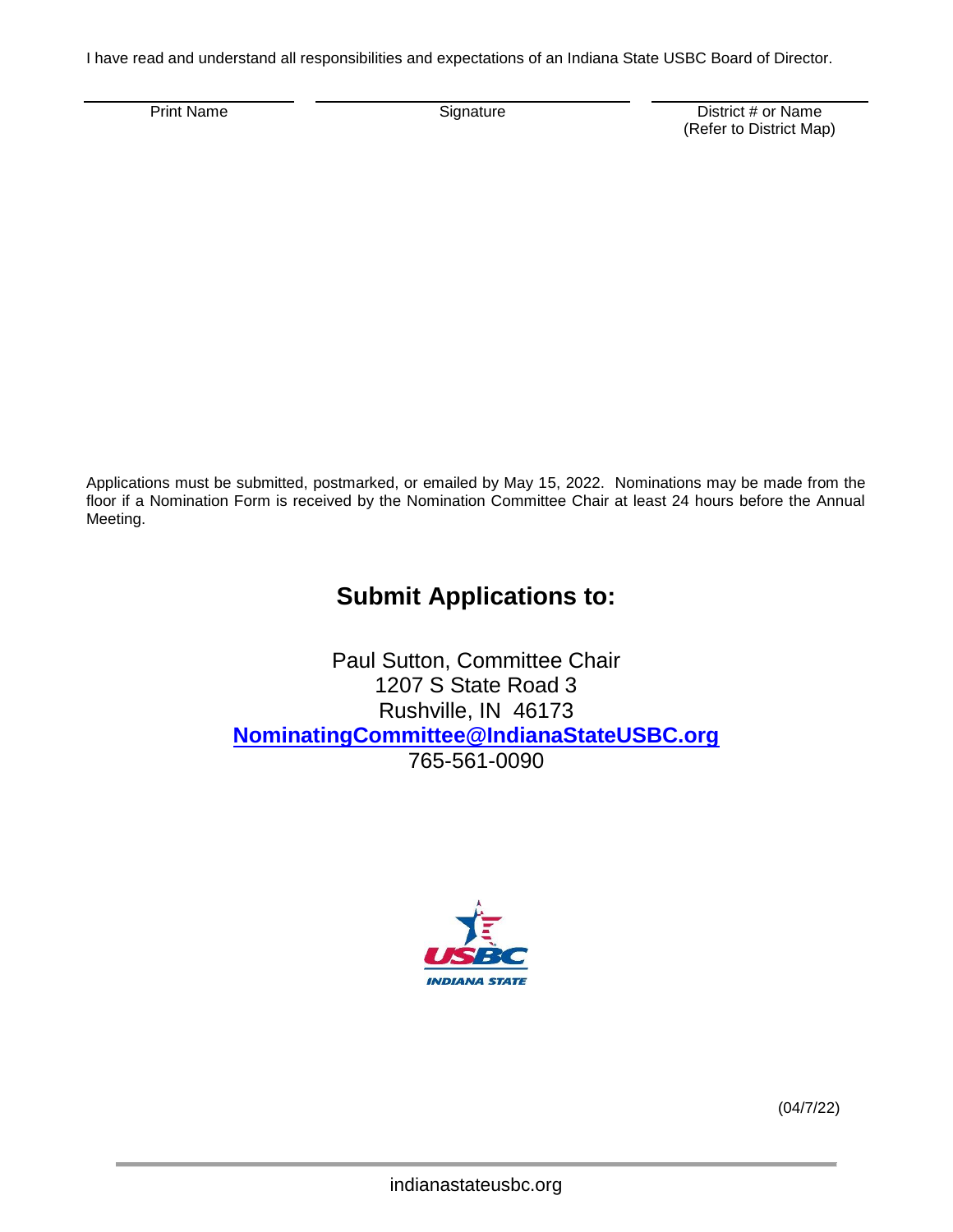



**Indiana State USBC Board**

## **Responsibilities and Expectations**

All officers and directors of the Indiana State USBC shall adhere to the stated requirements as set forth in the USBC Bylaws and USBC Association Policy Manual. Additional expectations shall be defined in the Indiana State USBC Operations Manual to be developed by the Board.

Additional expectations for District Directors of the Indiana State USBC are expected to include the following.

The function of a District Director of the Indiana State USBC is to maintain a personal link with each Local Association and other bowling integers in the assigned District. In addition, the position has committee and reporting responsibilities to the Indiana State USBC Board of Directors.

#### **COMMUNICATIONS**

- Contact each certified local association manager in the assigned District to have representation at the state tournaments, Annual Meeting and Jamboree
- Request information pertaining to each local association for the previous year for inclusion in the Indiana State USBC Historical Yearbook

#### **DISTRICT MEETINGS (if included in new Operations Manual)**

Schedule and conduct a minimum of two district meetings annually for the local associations in the assigned District

#### **ASSOCIATION MEETINGS**

Make a point to visit the local associations in the assigned District who fail to attend the District meetings, the Annual Meeting, or fail to respond to District Director communications

#### **REPORTING RESPONSIBILITIES**

- At each established Indiana State USBC Board meeting:
	- a. Submit a typewritten report of activities in the assigned District.
	- b. Submit a typewritten report of committee activities you chair.
- Not later than the date requested by the Association Manager for inclusion in the Indiana State USBC Historical Yearbook:
	- a. Submit an annual typewritten report of the activities in the assigned District,

including a report from each Local Association in the assigned District.

- b. Submit an annual typewritten report of committee activities you chair.
- Keep a copy of all correspondence received regarding Indiana State USBC functions and/or activities.
- Be honest; if the answer to a question is not immediately known, say so, and offer to find the correctanswer.
- Complete Expense Forms and submit to the Indiana State USBC Association Manager in a timely manner.

#### **INDIANA STATE USBC FUNCTIONS**

- Attend all Board meetings and the Annual Meeting, unless previously excused by the President.
- Expect to be assigned to a minimum of two committees.
- Work TBD weekends of the state tournaments.
- Attend all Jamborees, tournament-opening ceremonies, Hall of Fame ceremonies, workshops, etc. unless previously excused by the President.

#### **PROTOCOL**

- Be familiar with Indiana State USBC Operations Manual and State Association By-Laws available at-all-times (once available).
- Be familiar with basic Robert's Rules of Order, in-order to participate in Board meetings.
- Be familiar with National USBC Rules.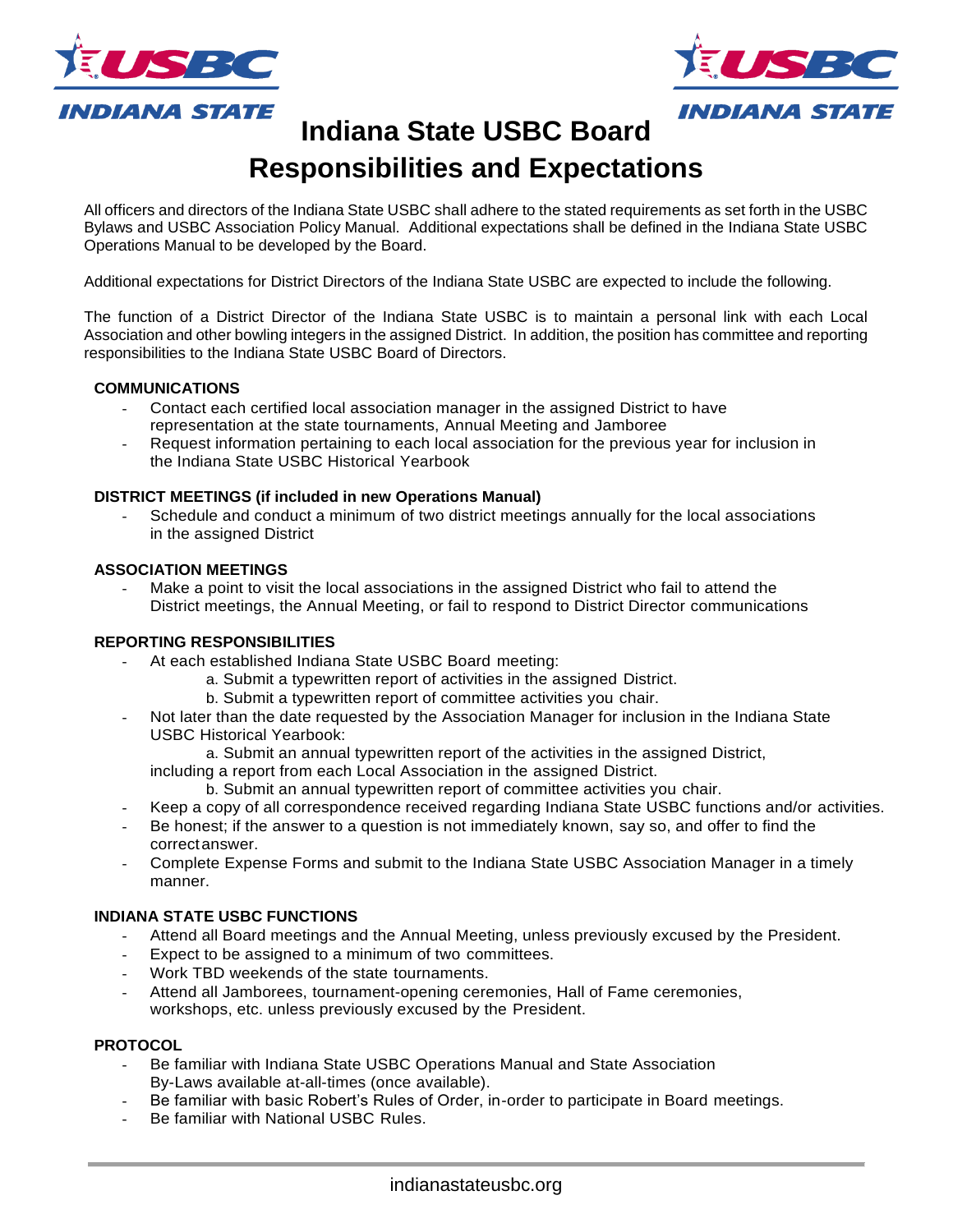